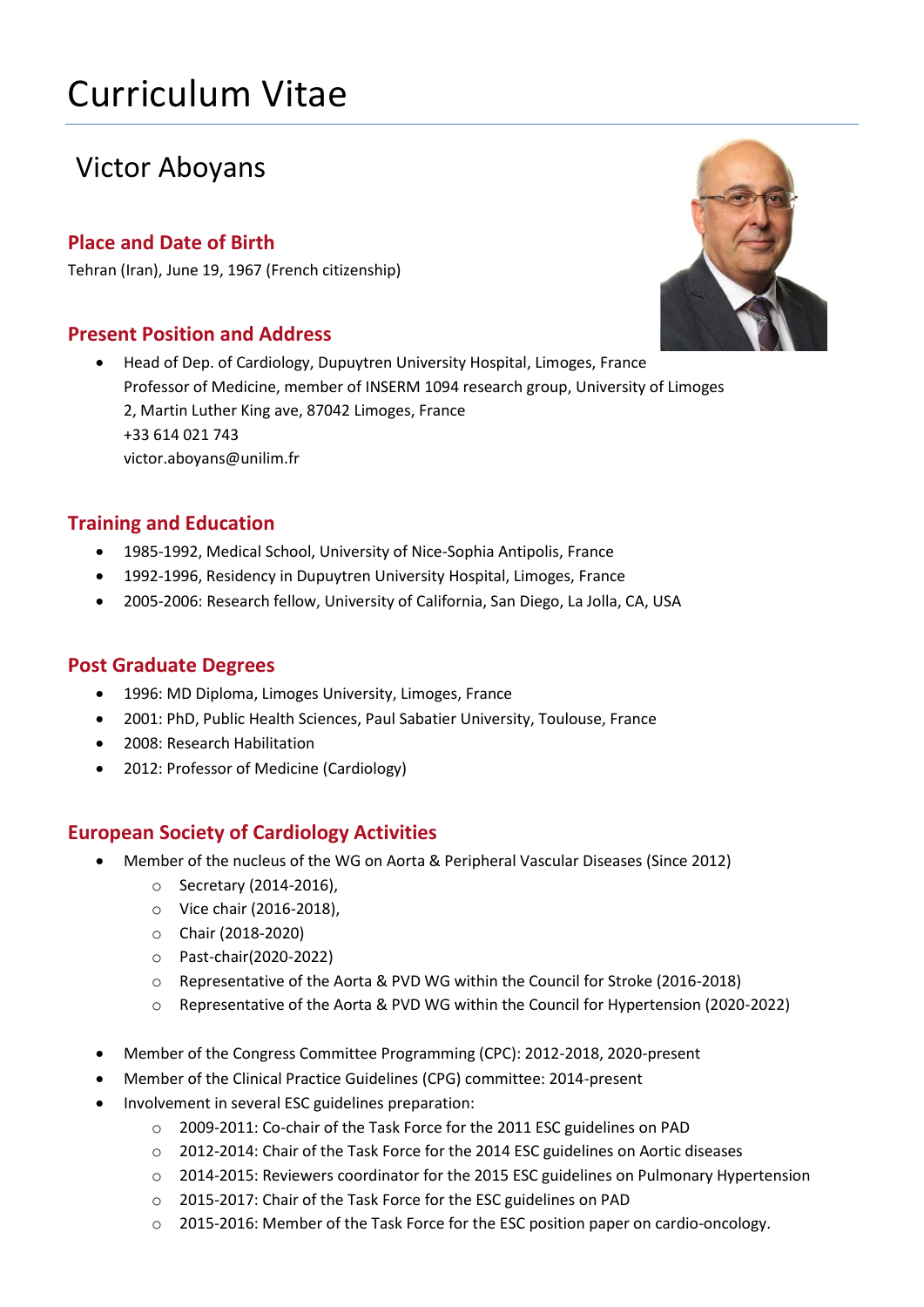- o 2016-2017: CPG supervisor for 2017 ESC guidelines on Valve Heart Disease
- o 2016-2017: CPG supervisor for the 2017 ESC update guidelines on DAPT
- o 2017-2018: Member of the Task Force for 2018 ESC guidelines on Hypertension
- o 2017-2019: Member of the Task Force for the 2019 ESC guidelines on Diabetes
- ESC Textbook of Cardiovascular Medicine (2017):
	- o Chapter coordinator: Peripheral Arterial Diseases.

#### **Other International Scientific Committee Participation**

- Member of the French Cardiac Society
	- o President of the WG of Thrombosis/Vascular Medicine 2012 2016
	- o Member of the Board of Directors, 2016-present
	- o Treasurer (2020-present)
- Member of the French Society of Hypertension
- Member of the American Heart Association
	- o International member for the PAD leadership committee (2013-17)
- Member of the PAD/Aorta Aneurysm expert group, the WHO-Global Burden Disease 2010-present

#### **Editorial Boards**

- Vascular Medicine (2016-current)
- Annales de Cardiologie & Angiologie (2015-current)
- International Editor for the European Heart Journal (2018-2020)
- Associate Editor of the European Journal of Preventive Cardiology (2020-present)

#### **Fellowships / Honours**

- 2011: Fellow of the ESC (FESC)
- 2012: International Fellow of the AHA (FAHA)

#### **Major Publications (Top 10)**

- **Aboyans V**, et al. Subclinical peripheral arterial disease and incompressible ankle arteries are both longterm prognostic factors in patients undergoing coronary artery bypass grafting. J Am Coll Cardiol 2005;46:815-20.
- **Aboyans V**, et al. Risk factors for progression of peripheral arterial disease in large and small vessels. Circulation 2006;113:2623-9.
- **Aboyans V**, et al. The vital prognosis of subclavian stenosis. J Am Coll Cardiol 2007;49:1540-5.
- Tendera M, **Aboyans V**, et al. ESC Guidelines on the diagnosis and treatment of peripheral artery diseases. Eur Heart J. 2011;32:2851-906.
- **Aboyans V**, et al. Measurement and Interpretation of the Ankle-Brachial Index: A Scientific Statement from the American Heart Association. Circulation. 2012;126:2890-909.
- Erbel R, **Aboyans V**, et al; ESC Committee for Practice Guidelines. 2014 ESC Guidelines on the diagnosis and treatment of aortic diseases. Eur Heart J. 2014;35:2873-926.
- Vlachopoulos C, Xaplanteris P, **Aboyans V**, et al. The role of vascular biomarkers for primary and secondary prevention. Atherosclerosis. 2015 Aug;241(2):507-32.
- Criqui MH, **Aboyans V**. Epidemiology of peripheral artery disease. Circ Res. 2015 Apr 24;116(9):1509-26.